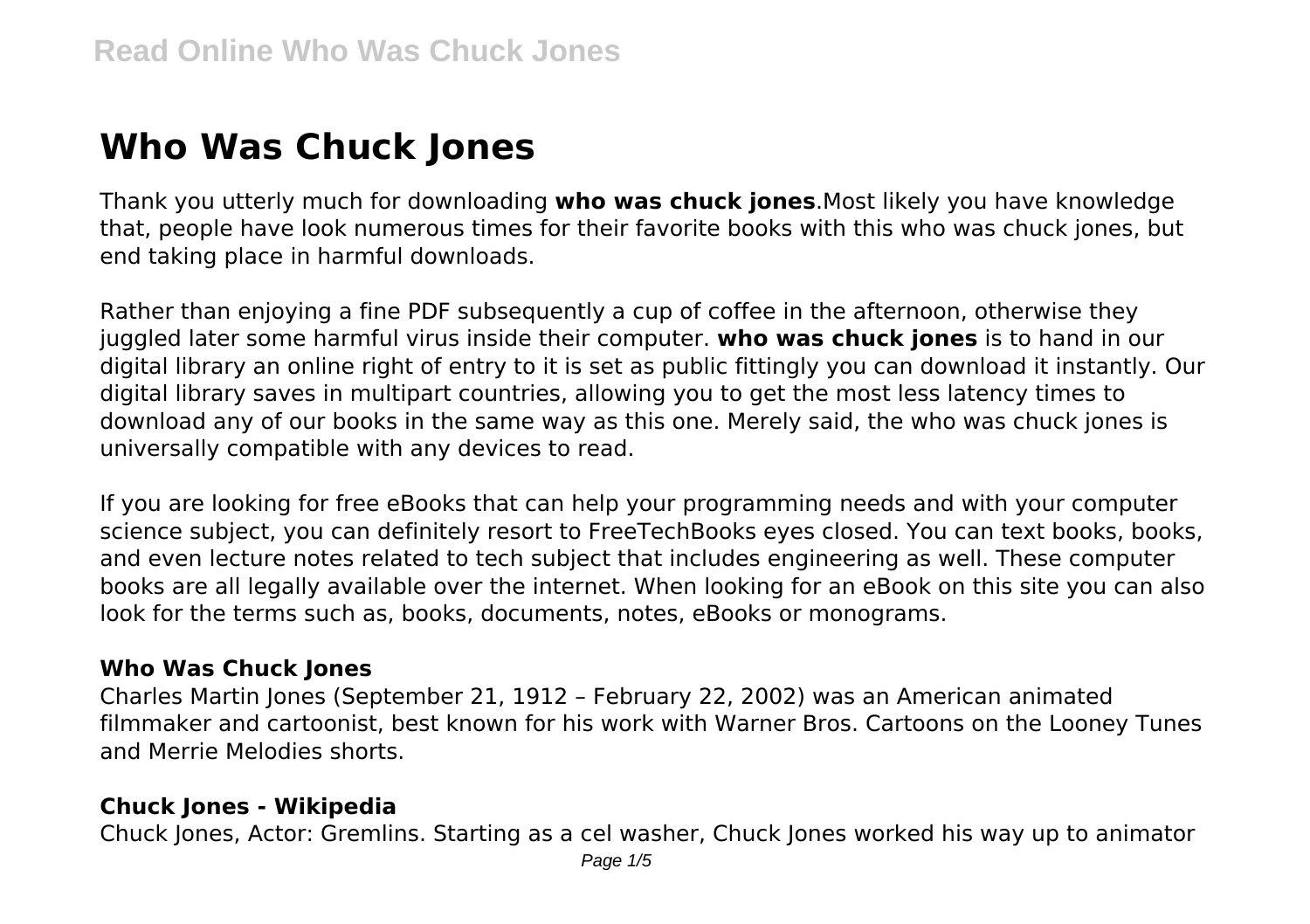and then director at the animation division of Warner Bros. He is famous for creating such beloved cartoon characters as Wile E. Coyote, Henery Hawk, Pepé Le Pew, Marvin the Martian, Ralph Wolf, Road Runner, Sam Sheepdog, Sniffles, and many others, as well as adding to the ...

#### **Chuck Jones - IMDb**

Born on September 21, 1912 in Spokane, Washington, Jones grew up in Hollywood where he observed the talents of Charlie Chaplin and Buster Keaton and worked occasionally as a child extra in Mac Sennett comedies.

#### **About Us – Chuck Jones**

Chuck Jones, byname of Charles Martin Jones, (born September 21, 1912, Spokane, Washington, U.S.—died February 22, 2002, Corona del Mar, California), American animation director of critically acclaimed cartoon shorts, primarily the Looney Tunes and Merrie Melodies film series at Warner Bros. studios.

## **Chuck Jones | American animator | Britannica**

Who Was Chuck Jones? Chuck Jones was eight years old and living in Ocean Park, California, when a stray cat named Johnson walked up the sand to his back doorstep one summer day in 1921. Chuck had never seen the skinny, short-haired cat before. He called him Johnson, because that was the name written on a small, wooden tag around the cat's neck.

# **Who Was Chuck Jones?: Gigliotti, Jim, Who HQ, Hinderliter ...**

About Chuck Jones Chuck Jones – Official Site The official site of legendary animator—and four-time Academy Award winner—Chuck Jones lets you explore his world, interact with animated friends, and discover even more about his life and work. It's an experience you won't want to miss and will have you coming back for more!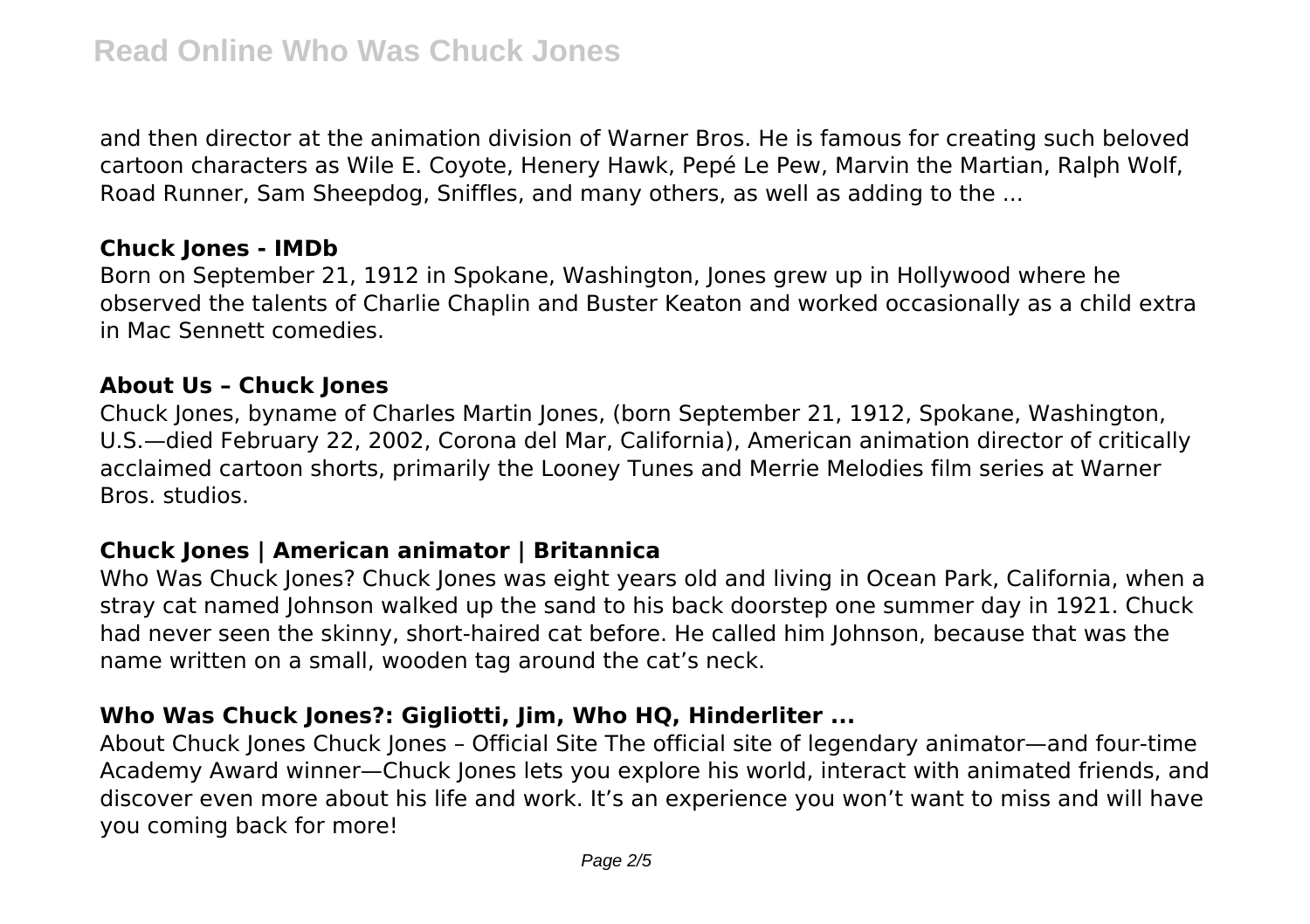## **Chuck Jones – Chuck Jones – Official Site**

Colonel Charles Edward ("Chuck") Jones (November 8, 1952 – September 11, 2001) was a United States Air Force officer, a computer programmer, and an astronaut in the USAF Manned Spaceflight Engineer Program. Biography. Jones' name is located on Panel N-74 of the National ...

#### **Charles Edward Jones - Wikipedia**

Charles Martin "Chuck" Jones was an American animator, cartoon artist, screenwriter, producer, and director of many classic animated cartoon shorts. They starred Bugs Bunny, Daffy Duck, the Road Runner and Wile E. Coyote, Pepé Le Pew, Porky Pig and a slew of other Warner Brothers characters.

# **Who Was Chuck Jones? by Jim Gigliotti, Who HQ ...**

Chuck Jones's stories. I cover technology companies, worldwide economies and the stock market

## **Chuck Jones - Forbes**

Chuck Jones Centre Of Creativity; Chuck Jones shop; 0. No products in the cart. The ChuckJones.com website is ADA compliant to the best of our knowledge and ability. If you have any questions or concerns, please contact us at [email protected] or by phone at 949-660-7791.

## **Chuck Jones**

Chuck Jones is a native Texan with over 26 years of experience in the mortgage and banking industry. For nearly three decades, he has been dedicated to helping families reach their financial goals and fulfill their dreams of homeownership.

# **Chuck Jones | SWBC Mortgage**

Who Was Chuck Jones? Chuck Jones was eight years old and living in Ocean Park, California, when a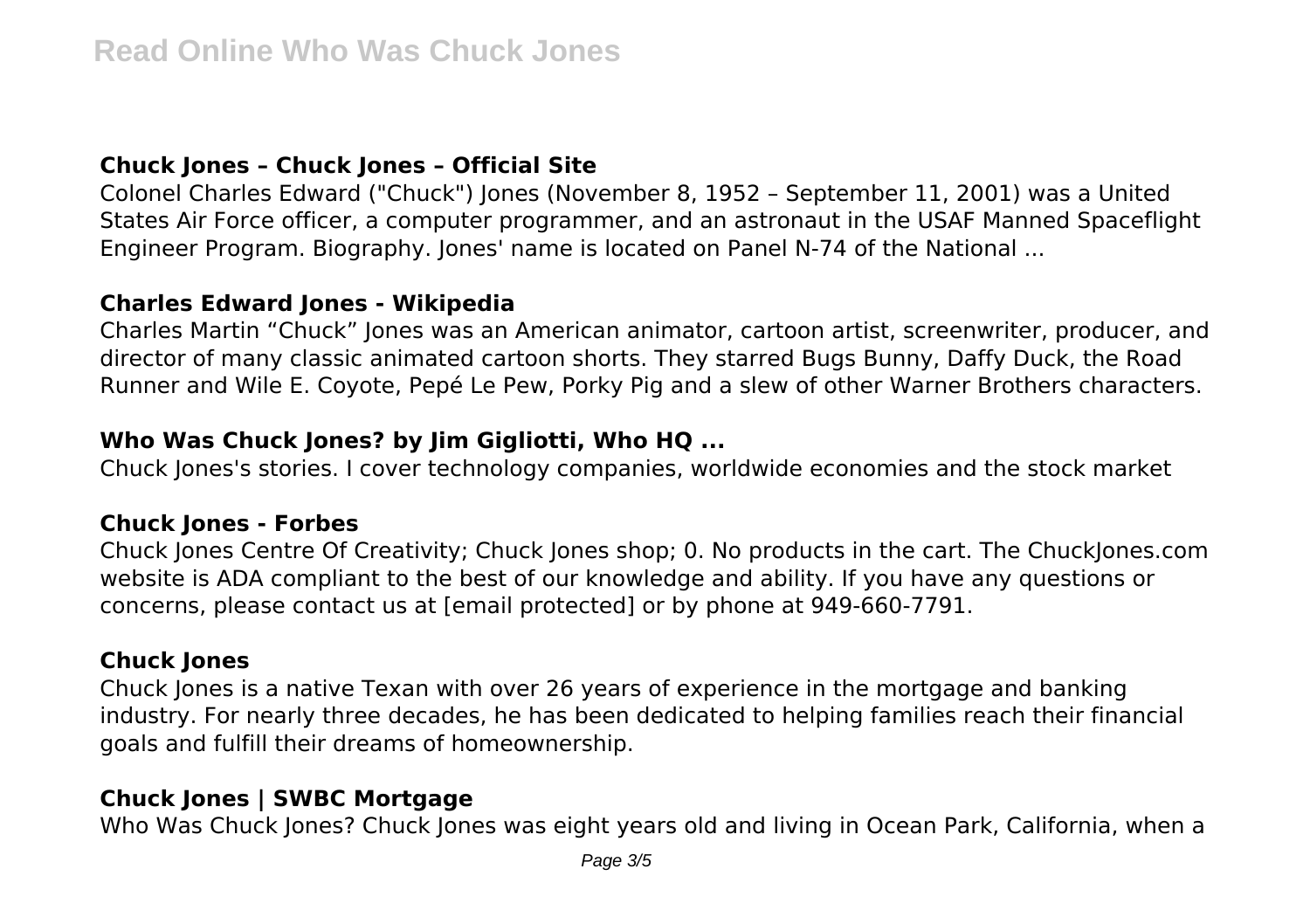stray cat named Johnson walked up the sand to his back doorstep one summer day in 1921. Chuck had never seen the skinny, short-haired cat before. He called him Johnson, because that was the name written on a small, wooden tag around the cat's neck.

#### **Who Was Chuck Jones? by Jim Gigliotti, Who HQ, John ...**

Who Was Chuck Jones? Chuck Jones was eight years old and living in Ocean Park, California, when a stray cat named Johnson walked up the sand to his back doorstep one summer day in 1921. Chuck had never seen the skinny, short-haired cat before. He called him Johnson, because that was the name written on a small, wooden tag around the cat's neck.

## **Who Was Chuck Jones? (Who Was?) - Kindle edition by ...**

Charles Martin " Chuck " Jones (September 21, 1912 – February 22, 2002) was an American animator, director, cartoon artist, screenwriter, and producer. He created several Looney Tunes characters, including, Sniffles, Pepé Le Pew, Penelope Pussycat, Marvin the Martian, Wile E. Coyote and Road Runner, and Hubie and Bertie, and many others.

## **Chuck Jones | Looney Tunes Wiki | Fandom**

The Chuck Jones character Marvin Martian is set to guide you in this virtual art camp. You will learn about line, shape, value, texture, color and space. You will draw, shade, color and more in this outof-this-world class.

## **Chuck Jones Center for Creativity**

In his three-hour Archive interview, Chuck Jones (1912-2002) fondly recalls creating notable Looney Tunes characters, including Bugs Bunny, Daffy Duck, Pepe Le Pew, Wile E. Coyote and Road-Runner. He speaks about attending art school, outlines the early days of Hollywood's animation industry in the 1930s and recounts joining the Leon Schlesinger studio in 1933.